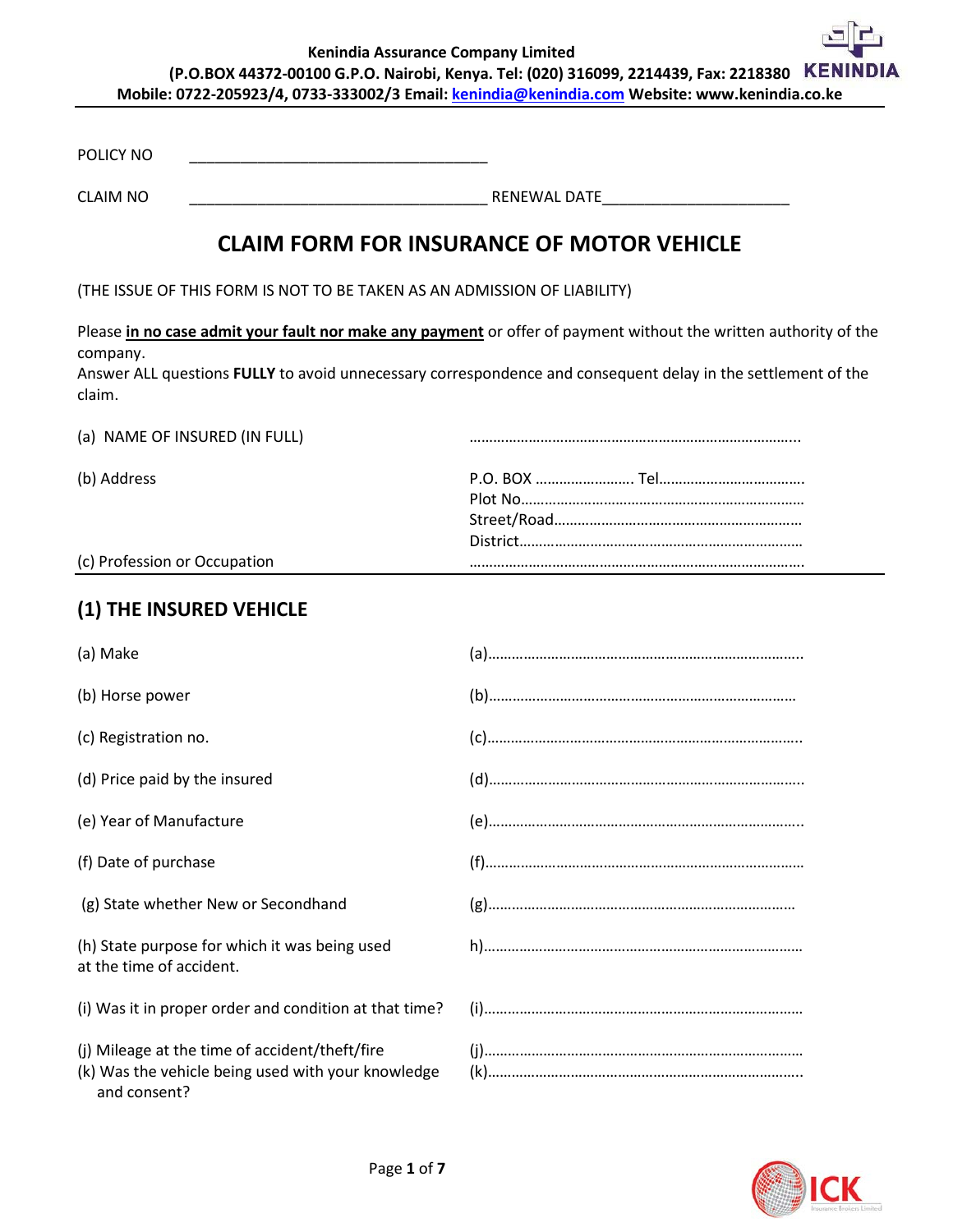**Kenindia Assurance Company Limited**

### **(P.O.BOX 44372-00100 G.P.O. Nairobi, Kenya. Tel: (020) 316099, 2214439, Fax: 2218380 Mobile: 0722-205923/4, 0733-333002/3 Email[: kenindia@kenindia.com](mailto:kenindia@kenindia.com) Website: www.kenindia.co.ke**

| (I) If the claim is in respect of motorcycle. State whether<br>accident.                        |  |
|-------------------------------------------------------------------------------------------------|--|
| (m) If the claim is in respect of a lorry state:                                                |  |
| (1) Whether a trailer was hauled<br>(2) The nature of goods carried at the time of<br>Accident  |  |
| (3) The weight of the load carried at the time<br>Of accident                                   |  |
| (4) Name of the owner of goods                                                                  |  |
| (n) Is the vehicle your own property?<br>If not who else is interested in this vehicle and how? |  |
| (2) The person driving at the time of accident:                                                 |  |
| (a) Full Name of the person                                                                     |  |
| (b) Address                                                                                     |  |
| (c) His age and Occupation                                                                      |  |
| <b>Relation to Insured</b><br>(d) Particulars of Driving License<br>1. License No.              |  |
| 2. Date and place of issue                                                                      |  |
| 3. Date of expiry                                                                               |  |
| 4. Renewal No.<br>5. Valid up to                                                                |  |
| 6. Type of License                                                                              |  |
| (e) Is he your permanent paid driver?<br>If so since when?                                      |  |
| (f) Has driver's licence ever been endorsed                                                     |  |

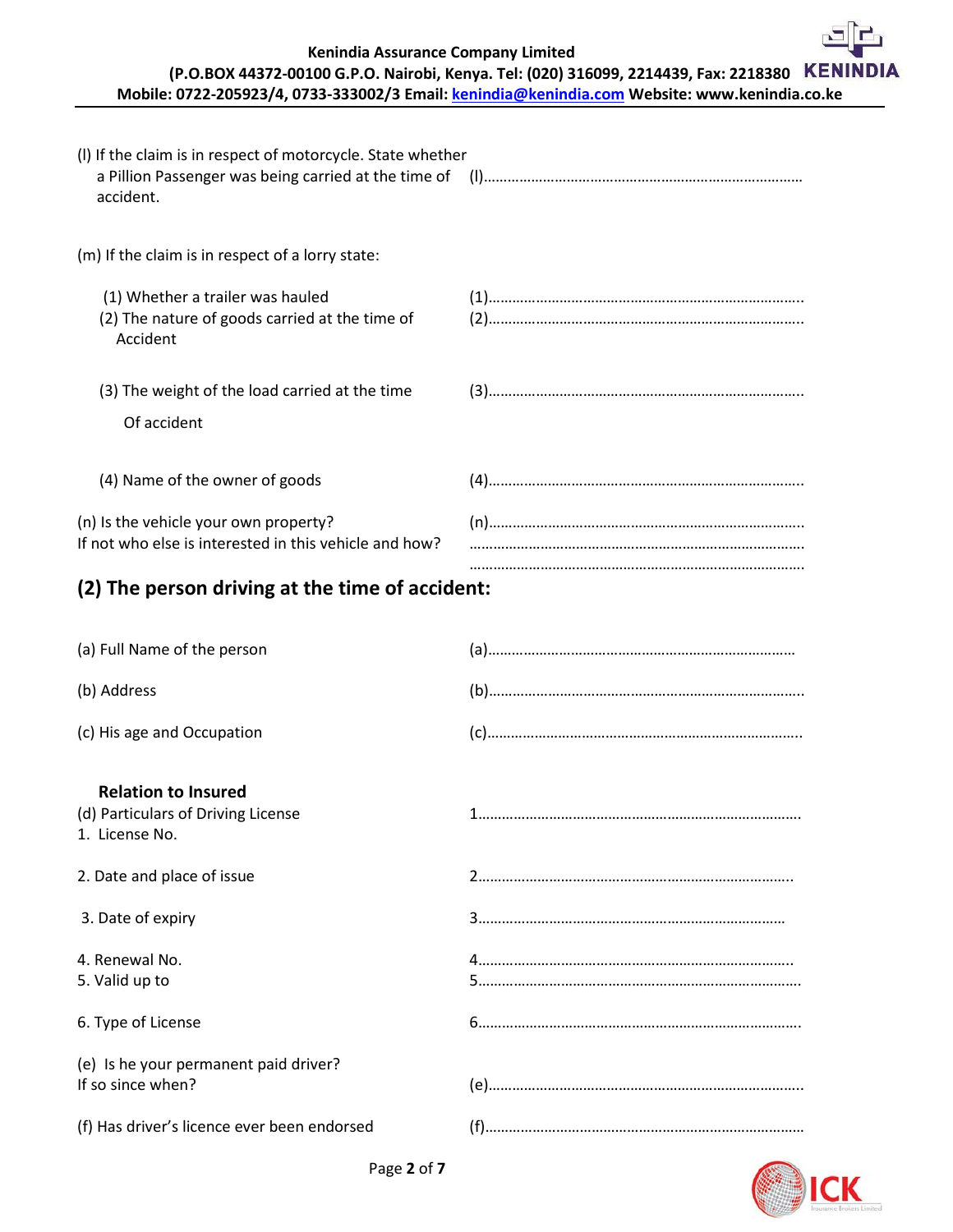**Kenindia Assurance Company Limited**

### **(P.O.BOX 44372-00100 G.P.O. Nairobi, Kenya. Tel: (020) 316099, 2214439, Fax: 2218380 Mobile: 0722-205923/4, 0733-333002/3 Email[: kenindia@kenindia.com](mailto:kenindia@kenindia.com) Website: www.kenindia.co.ke**

| or suspended? If so give full details with dates.                                     |  |
|---------------------------------------------------------------------------------------|--|
| (g) State Whether                                                                     |  |
| 1. The driver has ever been prosecuted for<br>driving offences is so, give details    |  |
| 2. The driver has been involved in any accidents<br>Previously is so give details     |  |
| 3. The driver has ever been refused motor<br>Vehicle insurance or continuance thereof |  |
| (h) How long has he been driving motor vehicles                                       |  |
| (If so, state name of the insurers and details of the vehicle)                        |  |
| (i) Was he sober                                                                      |  |

#### **IMPORTANT Kindly attach driver's license**

# **(3) The Accident (Damage, Fire, Theft)**

| Page 3 of 7                                                                           |  |
|---------------------------------------------------------------------------------------|--|
| (h) And at what speed was the Vehicle being                                           |  |
| (e) What was width of the Street or Road?                                             |  |
| (f) On what side of the Street or Road was<br>Your vehicle and how far from the kerb? |  |
| (e) If not, when was it reported to you?                                              |  |
| (d) Were you in the Vehicle                                                           |  |
| (c) Place (Street or Road and Town)                                                   |  |
| (b) Time                                                                              |  |
| (a) Date of Occurrence                                                                |  |

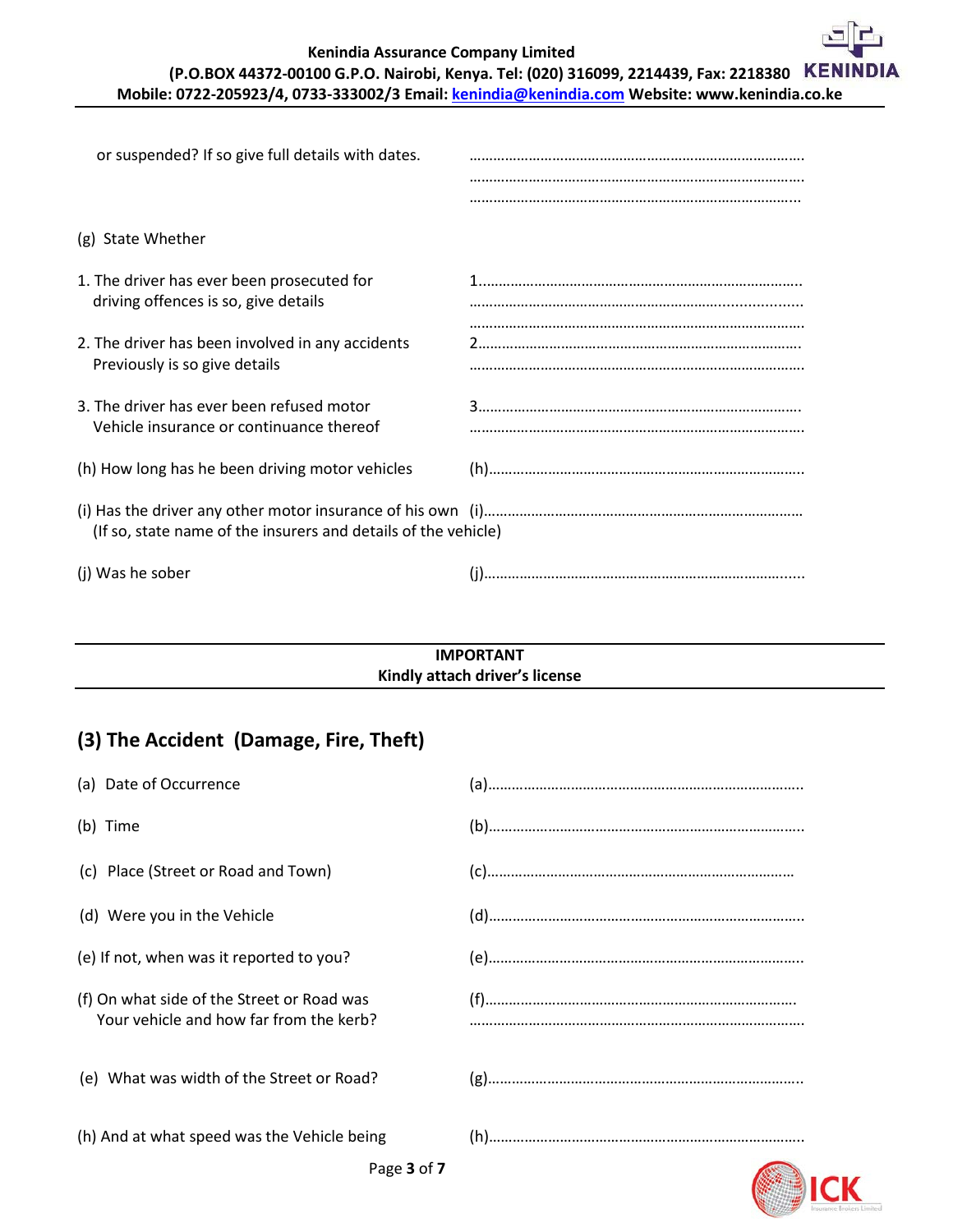**Kenindia Assurance Company Limited**

## **(P.O.BOX 44372-00100 G.P.O. Nairobi, Kenya. Tel: (020) 316099, 2214439, Fax: 2218380 Mobile: 0722-205923/4, 0733-333002/3 Email: kenindia@kenindia.com Website: www.kenindia.co.ke**

driven before the accident?

| (i) And at what speed was it being driven at the<br>time of the Accident?                                                          |  |
|------------------------------------------------------------------------------------------------------------------------------------|--|
| (j) In case of theft please state:                                                                                                 |  |
| (i) Was the vehicle properly locked?                                                                                               |  |
| (ii) Is it fitted with any anti-theft devices such<br>as burglary alarms, steering lock, etc<br>If so give details of such devices |  |
| (k) Please five full details of the nature and<br>cause of the Accident/Theft/Fire                                                 |  |

Please draw a rough sketch plan of the scene of the accident

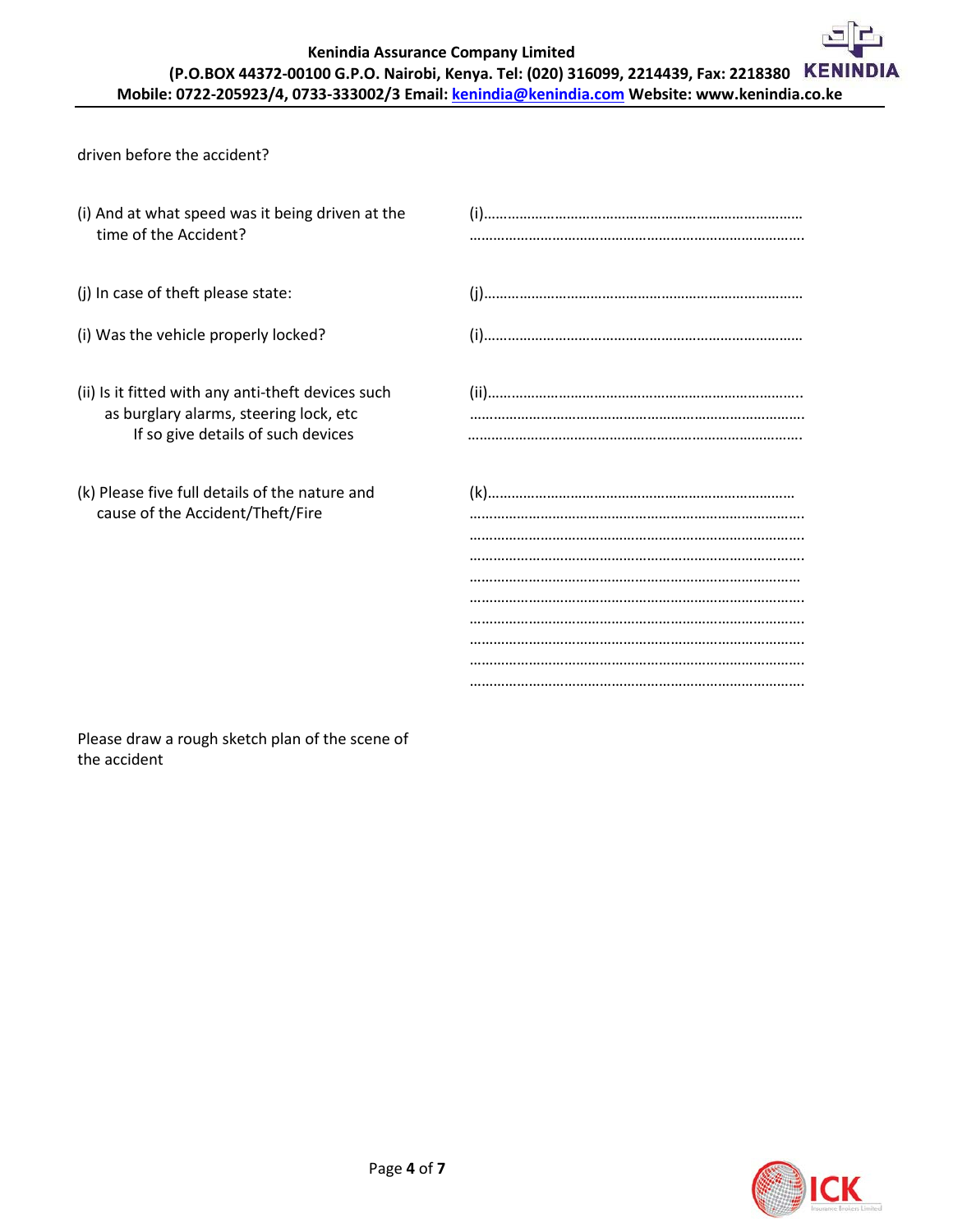### **(4) The Damage:**

Give in details the extent of all damage to the insured vehicle directly due to the accident:

| (a)                                                                                                     |  |
|---------------------------------------------------------------------------------------------------------|--|
|                                                                                                         |  |
|                                                                                                         |  |
|                                                                                                         |  |
|                                                                                                         |  |
|                                                                                                         |  |
| (b) Estimated cost of repairs                                                                           |  |
| (c) Where can the vehicle be inspected?                                                                 |  |
| (d) Have you given instructions for repairs<br>to be carried out? Is so, to whom (Name<br>and Address): |  |
|                                                                                                         |  |
| (e) Have you instructed them to send an<br>estimate to the Company immediately?                         |  |

N.B. – If possible an estimate of repairs should be attached to this form and in any event it must be sent to the Company without undue delay.

# **(5)The Result:**

(a) Has the accident caused any injury to any (a)……………………………………………………………………. Person or persons? If so, give the following particulars:-

| Name | Address | Occupation | Nature of injuries | Whether being<br>conveyed in the<br>vehicle or not |
|------|---------|------------|--------------------|----------------------------------------------------|
|      |         |            |                    |                                                    |
|      |         |            |                    |                                                    |
|      |         |            |                    |                                                    |
|      |         |            |                    |                                                    |
|      |         |            |                    |                                                    |

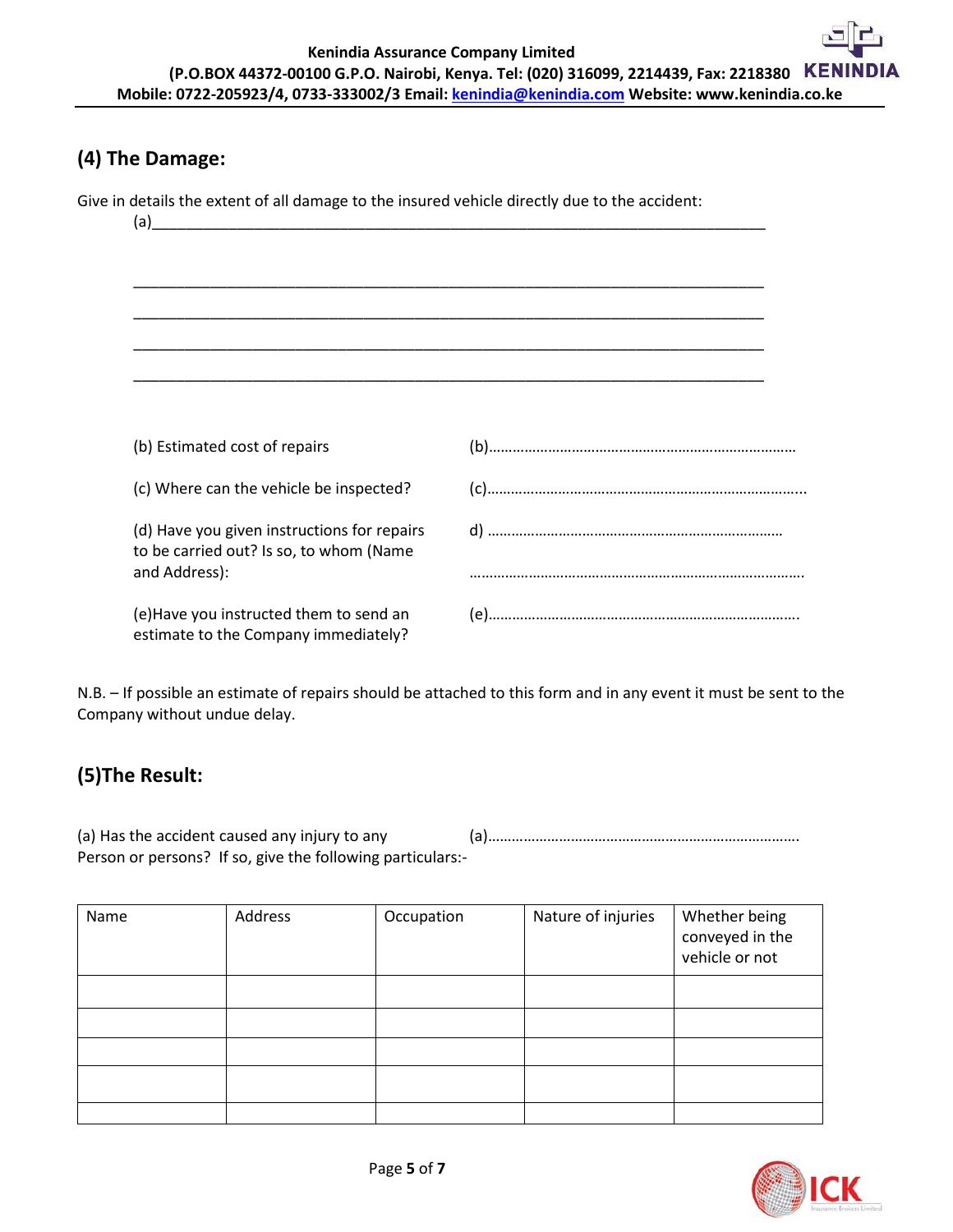| (b) If any injured person has been removed<br>to a Hospital or medically attended, give<br>name and address of Hospital or Doctor |  |
|-----------------------------------------------------------------------------------------------------------------------------------|--|
| (c) Did the accident cause damage to property<br>Or livestock? If so give the name and address                                    |  |
| Of the owner stating nature and extent of<br>Damage.                                                                              |  |
|                                                                                                                                   |  |

# **(6) General:**

| (a) Has any claim been made upon you by any    |  |
|------------------------------------------------|--|
| Third party?                                   |  |
| If so, give details and attach the intimation: |  |

#### Note: ANY NOTICE, WRITE OR SUMMONS RECEIVED FROM THE THIRD PARTY MUST BE IMMEDIATELY COMMUNICATED TO THE COMPANY AT THE FOREGOING ADDRESS

| (b) If accident involve Third Party.<br>Give names and address of: |  |
|--------------------------------------------------------------------|--|
| (i) Name of Insurance Company                                      |  |
| (ii) Registration No. of Motor Vehicle                             |  |
| (iii) Certificate No.                                              |  |
| (iv) Policy No.                                                    |  |
| (v) Name of the Driver                                             |  |

(d) Give the following particulars about all witnesses to the accident: -

| Name                                             | Address | Whether being conveyed in the<br>Vehicle or not |
|--------------------------------------------------|---------|-------------------------------------------------|
|                                                  |         |                                                 |
|                                                  |         |                                                 |
|                                                  |         |                                                 |
|                                                  |         |                                                 |
|                                                  |         |                                                 |
|                                                  |         |                                                 |
|                                                  |         |                                                 |
| (e) Was the matter reported to the police<br>(e) |         |                                                 |

If so, give name of the Police Station and date *manumanon manumanon manumanon manumanon*